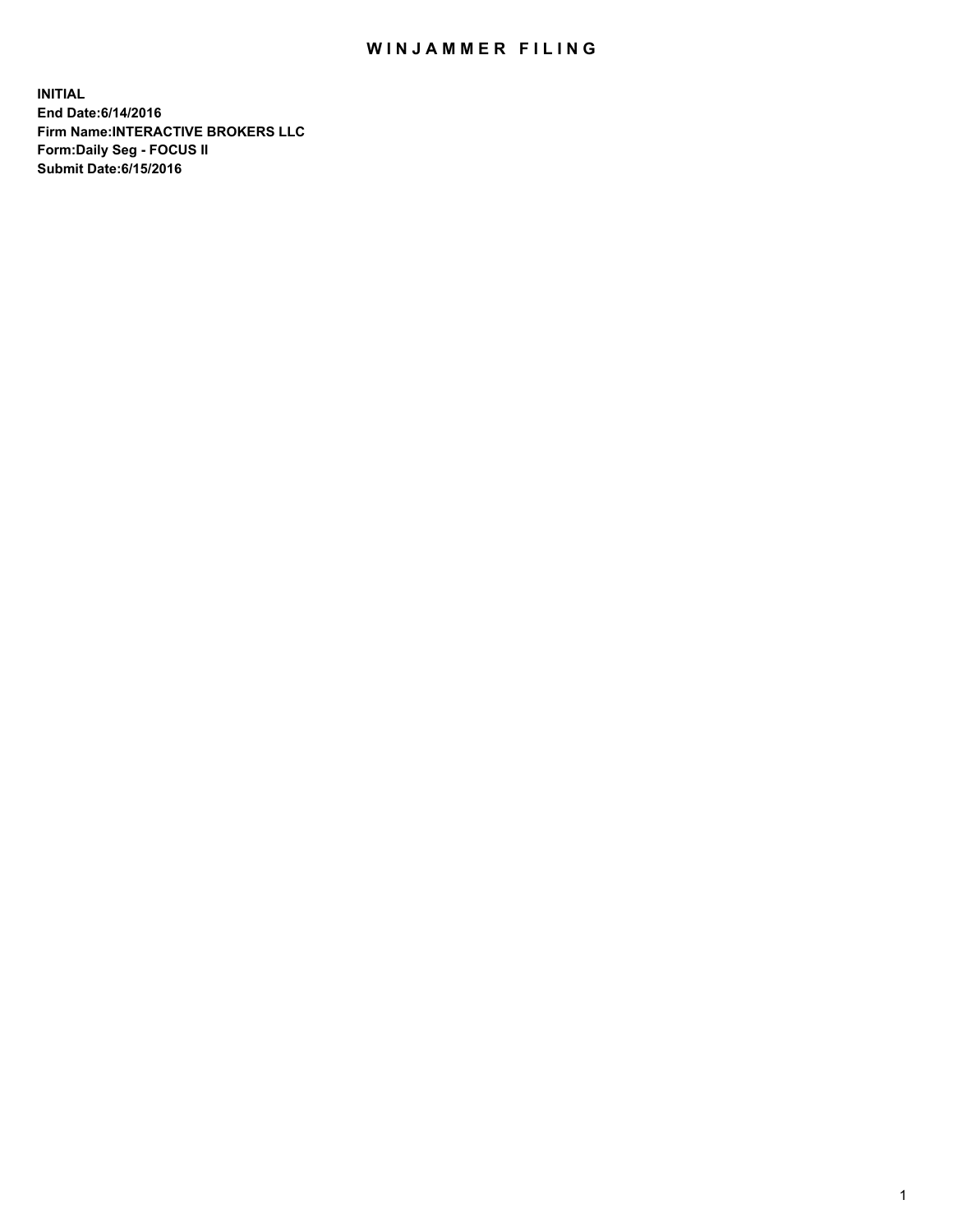## **INITIAL End Date:6/14/2016 Firm Name:INTERACTIVE BROKERS LLC Form:Daily Seg - FOCUS II Submit Date:6/15/2016 Daily Segregation - Cover Page**

| Name of Company<br><b>Contact Name</b><br><b>Contact Phone Number</b><br><b>Contact Email Address</b>                                                                                                                                                                                                                          | <b>INTERACTIVE BROKERS LLC</b><br>James Menicucci<br>203-618-8085<br>jmenicucci@interactivebrokers.c<br>om |
|--------------------------------------------------------------------------------------------------------------------------------------------------------------------------------------------------------------------------------------------------------------------------------------------------------------------------------|------------------------------------------------------------------------------------------------------------|
| FCM's Customer Segregated Funds Residual Interest Target (choose one):<br>a. Minimum dollar amount: ; or<br>b. Minimum percentage of customer segregated funds required:%; or<br>c. Dollar amount range between: and; or<br>d. Percentage range of customer segregated funds required between:% and%.                          | $\overline{\mathbf{0}}$<br>0<br>155,000,000 245,000,000<br>0 <sub>0</sub>                                  |
| FCM's Customer Secured Amount Funds Residual Interest Target (choose one):<br>a. Minimum dollar amount: ; or<br>b. Minimum percentage of customer secured funds required:%; or<br>c. Dollar amount range between: and; or<br>d. Percentage range of customer secured funds required between:% and%.                            | $\overline{\mathbf{0}}$<br>$\overline{\mathbf{0}}$<br>80,000,000 120,000,000<br>00                         |
| FCM's Cleared Swaps Customer Collateral Residual Interest Target (choose one):<br>a. Minimum dollar amount: ; or<br>b. Minimum percentage of cleared swaps customer collateral required:% ; or<br>c. Dollar amount range between: and; or<br>d. Percentage range of cleared swaps customer collateral required between:% and%. | $\overline{\mathbf{0}}$<br>$\overline{\mathbf{0}}$<br>0 <sub>0</sub><br><u>00</u>                          |

Attach supporting documents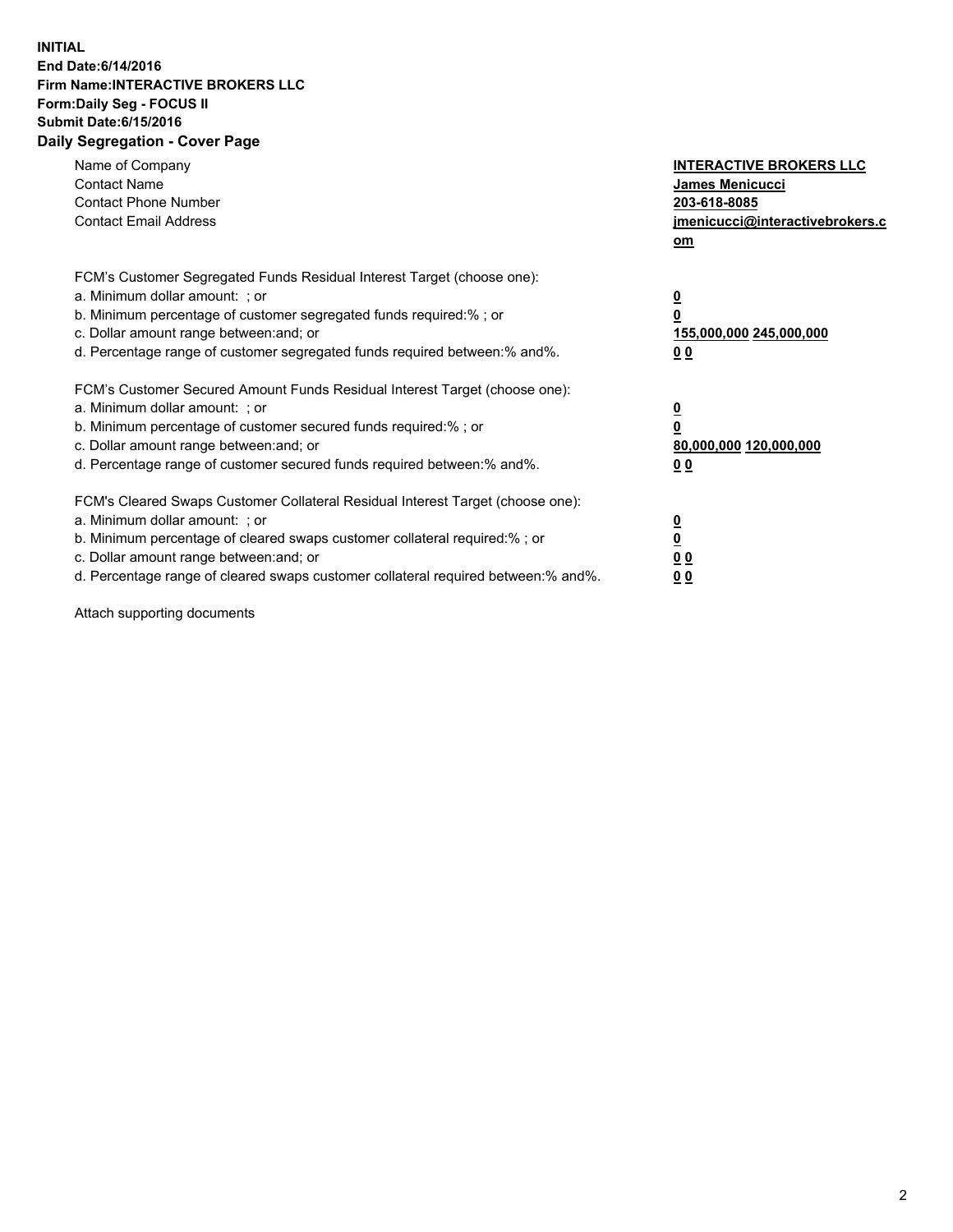## **INITIAL End Date:6/14/2016 Firm Name:INTERACTIVE BROKERS LLC Form:Daily Seg - FOCUS II Submit Date:6/15/2016 Daily Segregation - Secured Amounts**

|     | Daily Jegregation - Jeculed Aniounts                                                                       |                                  |
|-----|------------------------------------------------------------------------------------------------------------|----------------------------------|
|     | Foreign Futures and Foreign Options Secured Amounts                                                        |                                  |
|     | Amount required to be set aside pursuant to law, rule or regulation of a foreign                           | $0$ [7305]                       |
|     | government or a rule of a self-regulatory organization authorized thereunder                               |                                  |
| 1.  | Net ledger balance - Foreign Futures and Foreign Option Trading - All Customers                            |                                  |
|     | A. Cash                                                                                                    | 301,015,996 [7315]               |
|     | B. Securities (at market)                                                                                  | $0$ [7317]                       |
| 2.  | Net unrealized profit (loss) in open futures contracts traded on a foreign board of trade                  | 27,416 [7325]                    |
| 3.  | Exchange traded options                                                                                    |                                  |
|     | a. Market value of open option contracts purchased on a foreign board of trade                             | <b>45,707</b> [7335]             |
|     | b. Market value of open contracts granted (sold) on a foreign board of trade                               | -72,785 [7337]                   |
| 4.  | Net equity (deficit) (add lines 1.2. and 3.)                                                               | 301,016,334 [7345]               |
| 5.  | Account liquidating to a deficit and account with a debit balances - gross amount                          | 62,860 [7351]                    |
|     | Less: amount offset by customer owned securities                                                           | 0 [7352] 62,860 [7354]           |
| 6.  | Amount required to be set aside as the secured amount - Net Liquidating Equity                             | 301,079,194 [7355]               |
|     | Method (add lines 4 and 5)                                                                                 |                                  |
| 7.  | Greater of amount required to be set aside pursuant to foreign jurisdiction (above) or line                | 301,079,194 [7360]               |
|     | 6.                                                                                                         |                                  |
|     | FUNDS DEPOSITED IN SEPARATE REGULATION 30.7 ACCOUNTS                                                       |                                  |
| 1.  | Cash in banks                                                                                              |                                  |
|     | A. Banks located in the United States                                                                      | 3,700,000 [7500]                 |
|     | B. Other banks qualified under Regulation 30.7                                                             | 0 [7520] 3,700,000 [7530]        |
| 2.  | Securities                                                                                                 |                                  |
|     | A. In safekeeping with banks located in the United States                                                  | 353,162,940 [7540]               |
|     | B. In safekeeping with other banks qualified under Regulation 30.7                                         | 0 [7560] 353,162,940 [7570]      |
| 3.  | Equities with registered futures commission merchants                                                      |                                  |
|     | A. Cash                                                                                                    | $0$ [7580]                       |
|     | <b>B.</b> Securities                                                                                       | $0$ [7590]                       |
|     | C. Unrealized gain (loss) on open futures contracts                                                        | $0$ [7600]                       |
|     | D. Value of long option contracts                                                                          | $0$ [7610]                       |
|     | E. Value of short option contracts                                                                         | 0 [7615] 0 [7620]                |
| 4.  | Amounts held by clearing organizations of foreign boards of trade                                          |                                  |
|     | A. Cash                                                                                                    | $0$ [7640]                       |
|     | <b>B.</b> Securities                                                                                       | $0$ [7650]                       |
|     | C. Amount due to (from) clearing organization - daily variation                                            | $0$ [7660]                       |
|     | D. Value of long option contracts                                                                          | $0$ [7670]                       |
|     | E. Value of short option contracts                                                                         | 0 [7675] 0 [7680]                |
| 5.  | Amounts held by members of foreign boards of trade                                                         |                                  |
|     | A. Cash                                                                                                    | 65,662,057 [7700]                |
|     | <b>B.</b> Securities                                                                                       | $0$ [7710]                       |
|     | C. Unrealized gain (loss) on open futures contracts                                                        | -351,069 [7720]                  |
|     | D. Value of long option contracts                                                                          | 45,707 [7730]                    |
|     | E. Value of short option contracts                                                                         | -72,785 [7735] 65,283,910 [7740] |
| 6.  | Amounts with other depositories designated by a foreign board of trade                                     | 0 [7760]                         |
| 7.  | Segregated funds on hand                                                                                   | $0$ [7765]                       |
| 8.  | Total funds in separate section 30.7 accounts                                                              | 422,146,850 [7770]               |
| 9.  | Excess (deficiency) Set Aside for Secured Amount (subtract line 7 Secured Statement<br>Page 1 from Line 8) | 121,067,656 [7380]               |
| 10. | Management Target Amount for Excess funds in separate section 30.7 accounts                                | 80,000,000 [7780]                |
| 11. | Excess (deficiency) funds in separate 30.7 accounts over (under) Management Target                         | 41,067,656 [7785]                |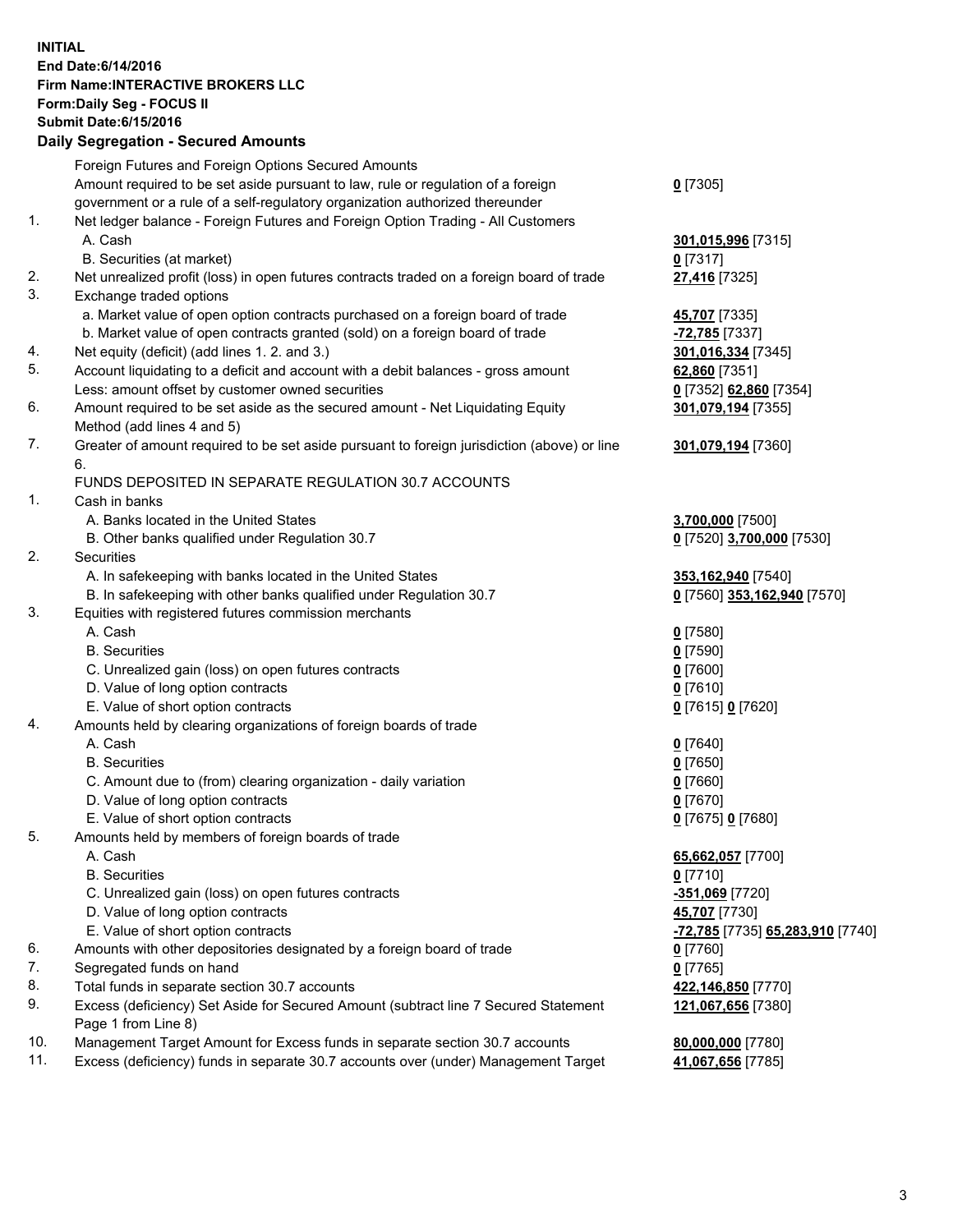**INITIAL End Date:6/14/2016 Firm Name:INTERACTIVE BROKERS LLC Form:Daily Seg - FOCUS II Submit Date:6/15/2016 Daily Segregation - Segregation Statement** SEGREGATION REQUIREMENTS(Section 4d(2) of the CEAct) 1. Net ledger balance A. Cash **2,776,733,692** [7010] B. Securities (at market) **0** [7020] 2. Net unrealized profit (loss) in open futures contracts traded on a contract market **55,006,426** [7030] 3. Exchange traded options A. Add market value of open option contracts purchased on a contract market **220,734,430** [7032] B. Deduct market value of open option contracts granted (sold) on a contract market **-308,165,634** [7033] 4. Net equity (deficit) (add lines 1, 2 and 3) **2,744,308,914** [7040] 5. Accounts liquidating to a deficit and accounts with debit balances - gross amount **214,693** [7045] Less: amount offset by customer securities **0** [7047] **214,693** [7050] 6. Amount required to be segregated (add lines 4 and 5) **2,744,523,607** [7060] FUNDS IN SEGREGATED ACCOUNTS 7. Deposited in segregated funds bank accounts A. Cash **214,731,780** [7070] B. Securities representing investments of customers' funds (at market) **1,743,746,629** [7080] C. Securities held for particular customers or option customers in lieu of cash (at market) **0** [7090] 8. Margins on deposit with derivatives clearing organizations of contract markets A. Cash **239,046,525** [7100] B. Securities representing investments of customers' funds (at market) **866,565,639** [7110] C. Securities held for particular customers or option customers in lieu of cash (at market) **0** [7120] 9. Net settlement from (to) derivatives clearing organizations of contract markets **-1,633,976** [7130] 10. Exchange traded options A. Value of open long option contracts **220,958,288** [7132] B. Value of open short option contracts **-308,389,505** [7133] 11. Net equities with other FCMs A. Net liquidating equity **0** [7140] B. Securities representing investments of customers' funds (at market) **0** [7160] C. Securities held for particular customers or option customers in lieu of cash (at market) **0** [7170] 12. Segregated funds on hand **0** [7150] 13. Total amount in segregation (add lines 7 through 12) **2,975,025,380** [7180] 14. Excess (deficiency) funds in segregation (subtract line 6 from line 13) **230,501,773** [7190] 15. Management Target Amount for Excess funds in segregation **155,000,000** [7194] **75,501,773** [7198]

16. Excess (deficiency) funds in segregation over (under) Management Target Amount Excess